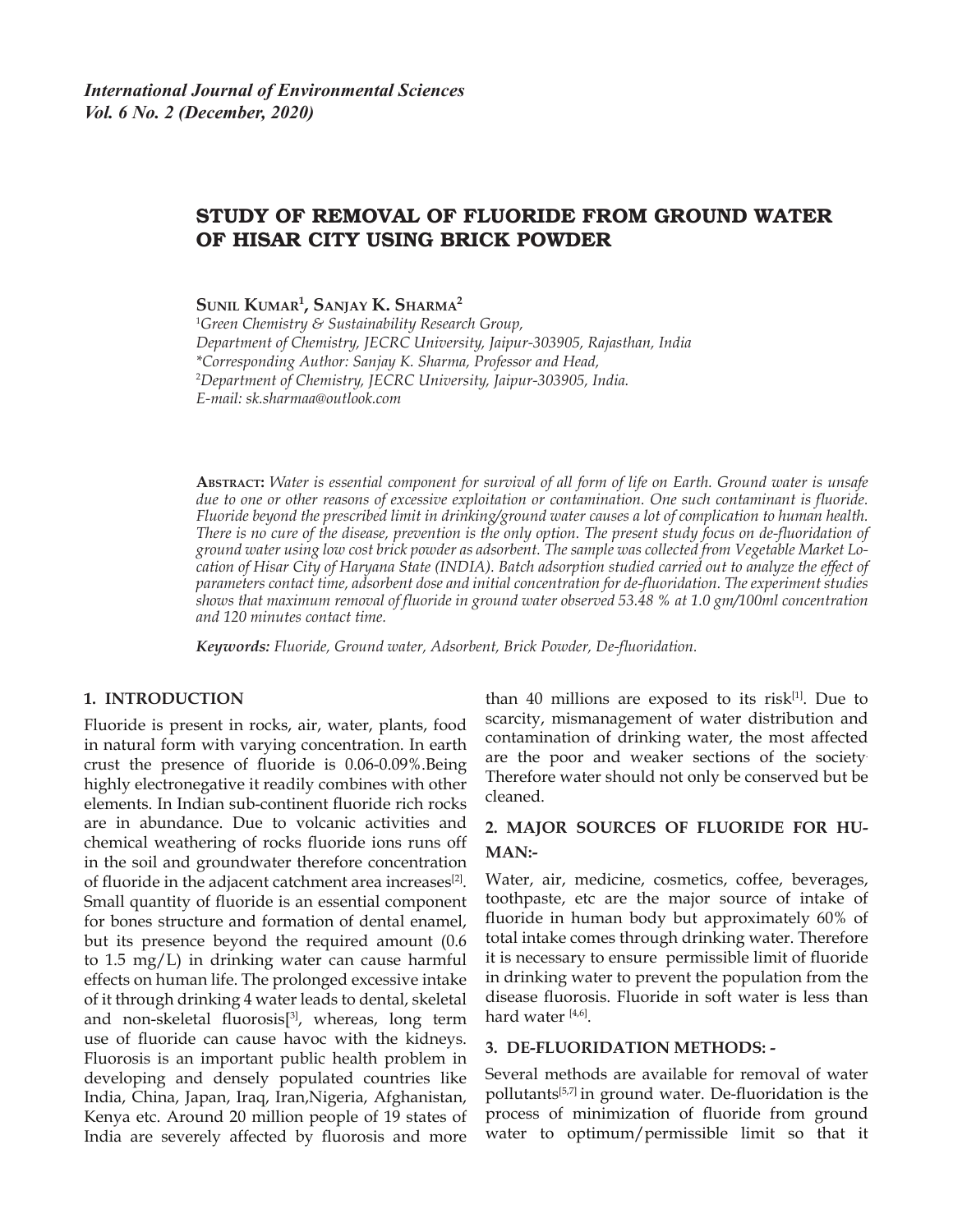becomes suitable for drinking purposes. The desirable characteristics for the process are that it must be cost effective, easy to handle, free from presence of harmful elements and the taste of water must not change. It must also be odorless.

There are mainly two de-fluoridation methods: -

**Additive Methods:**-In such methods reagents/ chemicals are used under optimum conditions so that fluoride present in water reacts with the chemicals to form insoluble complex.

**Adsorptive Methods:**-In these methods suitable adsorbents are used and owing to surface activity fluoride ions get adsorbed when water passes through the bed. These methods are easy to operate, low cost and effective. The most commonly used adsorbents are activated alumina, activated carbon, charcoal, calcite, marble slurry, saw dust, activated coconut shell carbon, brick powder add red mud, bone char, magnesia, serpentine, tricalcium phosphate, bone charcoal etc.

### **4. DESCRIPTION OF THE STUDY AREA[8]**

#### **Water sampling**

The groundwater sample was collected in cleaned, washed and sterilized polyethylene bottles of twoliter capacity from Vegetable Market location of Hisar City of Haryana (India). The sample was stored in an ice cooled box.

### **5. METHODOLOGY**

The following physio-chemical properties of drinking water sample were determined before batch study:-

**Table No.1:- Physio-Chemical Characterisitics of the Water Sample before Treatment in continuity in stead Table 1** 

| Sample before Treatment in continuity in stead Table I |            |                             |  |  |  |  |
|--------------------------------------------------------|------------|-----------------------------|--|--|--|--|
| Sr No                                                  | Parameters | Location (Vegetable Market) |  |  |  |  |
|                                                        | nН         | 6.67                        |  |  |  |  |
|                                                        |            | በ 77                        |  |  |  |  |
|                                                        | <b>TDS</b> | 967                         |  |  |  |  |
|                                                        | Fluoride   | 2.58                        |  |  |  |  |

Except pH & Conductivity all parameters are expressed in mg/L.

The study was carried out by using standard analytical grade chemicals and double glass distilled water was used for preparation of all the reagents. The physio-chemical properties of drinking water samples were determined before batch study according to standard method of APHA<sup>9</sup> . The fluoride concentration in samples was determined spectrophotometrically using Hatch Spectrophotometer. Standard SPADNS solution used during the Experiment to find fluoride content in the samples.

#### Preparation of Adsorbent<sup>10-11</sup> (Brick powder)-

Haryana (India) is hub of brick-kiln. Bricks were collected from Brick Kiln located near Hisar City of Haryana State (India) and washed with distilled water, suitably dried and then grinded properly to convert into fine brick powder. Distilled water used to wash the powder many times till water becomes clear and then kept for 12 hours in oven at  $105^{\circ}$  C. The dried powder now sieved to separate less than 300 micro meter size of particles for the experiment work.

#### **6. RESULT AND DISCUSSION**

Batch adsorption method used to study the effect of parameters initial concentration, contact time, adsorbent dose, and temperature by using brick powder as adsorbent for fluoride ion removal from the collected sample of groundwater. The effect of these parameters are discussed below:-

a. **Effect of contact time:-** By using brick powder as adsorbent the effect of contact times 20, 40, 60, 80,100 and 120 minutes studied with varying dose of adsorbent between 0.1 to1.0 gm./100ml. Results show that the removal of fluoride ion percentage increased with increase in contact time. Maximum percentage removal of fluoride ion observed at120 minute contact time. The results are presented in the table below:-

| <b>Effect of Contact Time</b> |                  |                       |                                     |                               |                               |                         |  |
|-------------------------------|------------------|-----------------------|-------------------------------------|-------------------------------|-------------------------------|-------------------------|--|
| Location - Vegetable Market   |                  |                       |                                     |                               |                               |                         |  |
| (a)                           |                  |                       |                                     |                               |                               |                         |  |
| Sr. No.                       | Dose<br>gm/100ml | Contact time<br>(min) | Initial<br>Fluoride conc.<br>(mg/l) | Final Fluoride<br>conc.(mg/l) | Removal of Fluoride<br>(mg/l) | % Removal<br>efficiency |  |
| 1.                            | 0.1              | 20                    | 2.58                                | 2.06                          | 0.52                          | 20.15                   |  |
| 2.                            | 0.1              | 40                    | 2.58                                | 2.01                          | 0.57                          | 22.09                   |  |
| 3.                            | 0.1              | 60                    | 2.58                                | 1.97                          | 0.61                          | 23.64                   |  |
| 4.                            | 0.1              | 80                    | 2.58                                | 1.94                          | 0.64                          | 24.80                   |  |
| 5.                            | 0.1              | 100                   | 2.58                                | 1.84                          | 0.74                          | 28.68                   |  |
| 6.                            | 0.1              | 120                   | 2.58                                | 1.79                          | 0.79                          | 30.62                   |  |

**Table No.2:- Effect of contact time on percentage removal of fluoride ion by Brick Powder.**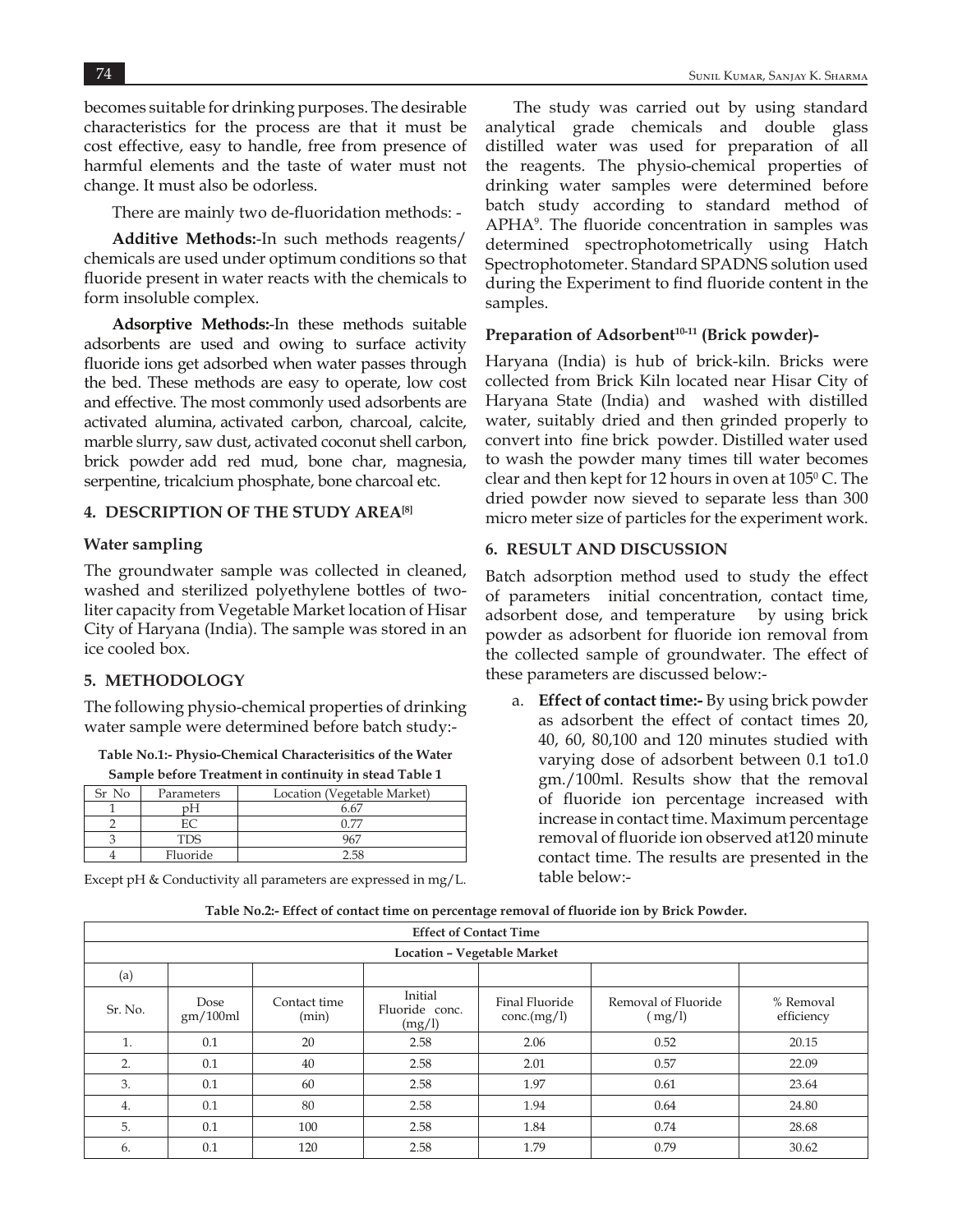| (b)     |                  |                       |                                     |                               |                               |                         |
|---------|------------------|-----------------------|-------------------------------------|-------------------------------|-------------------------------|-------------------------|
| Sr. No. | Dose<br>gm/100ml | Contact time<br>(min) | Initial<br>Fluoride conc.<br>(mg/l) | Final Fluoride<br>conc.(mg/l) | Removal of Fluoride<br>(mg/l) | % Removal<br>efficiency |
| 1.      | 0.2              | 20                    | 2.58                                | 1.98                          | 0.60                          | 23.25                   |
| 2.      | 0.2              | 40                    | 2.58                                | 1.93                          | 0.65                          | 25.19                   |
| 3.      | 0.2              | 60                    | 2.58                                | 1.86                          | 0.72                          | 27.90                   |
| 4.      | 0.2              | 80                    | 2.58                                | 1.77                          | 0.81                          | 31.39                   |
| 5.      | 0.2              | 100                   | 2.58                                | 1.72                          | 0.86                          | 33.33                   |
| 6.      | 0.2              | 120                   | 2.58                                | 1.51                          | 1.07                          | 41.47                   |
|         | (c)              |                       |                                     |                               |                               |                         |
| Sr. No. | Dose<br>gm/100ml | Contact time<br>(min) | Initial<br>Fluoride conc.<br>(mg/l) | Final Fluoride<br>conc.(mg/l) | Removal of Fluoride<br>(mg/l) | % Removal<br>efficiency |
| 1.      | 0.4              | 20                    | 2.58                                | 1.87                          | 0.71                          | 27.51                   |
| 2.      | 0.4              | 40                    | 2.58                                | 1.81                          | 0.77                          | 29.84                   |
| 3.      | 0.4              | 60                    | 2.58                                | 1.77                          | 0.81                          | 31.39                   |
| 4.      | 0.4              | 80                    | 2.58                                | 1.62                          | 0.96                          | 37.20                   |
| 5.      | 0.4              | 100                   | 2.58                                | 1.53                          | 1.05                          | 40.69                   |
| 6.      | 0.4              | 120                   | 2.58                                | 1.46                          | 1.12                          | 43.41                   |
| (d)     |                  |                       |                                     |                               |                               |                         |
| Sr. No. | Dose<br>gm/100ml | Contact time<br>(min) | Initial<br>Fluoride conc.<br>(mg/l) | Final Fluoride<br>conc.(mg/l) | Removal of Fluoride<br>(mg/l) | % Removal<br>efficiency |
| 1.      | 0.6              | 20                    | 2.58                                | 1.78                          | 0.80                          | 31.00                   |
| 2.      | 0.6              | 40                    | 2.58                                | 1.74.                         | 0.84                          | 32.55                   |
| 3.      | 0.6              | 60                    | 2.58                                | 1.66                          | 0.92                          | 35.65                   |
| 4.      | 0.6              | 80                    | 2.58                                | 1.58                          | 1.00                          | 38.75                   |
| 5.      | 0.6              | 100                   | 2.58                                | 1.48                          | 1.10                          | 42.63                   |
| 6.      | 0.6              | 120                   | 2.58                                | 1.41                          | 1.17                          | 45.34                   |
|         | (e)              |                       |                                     |                               |                               |                         |
| Sr. No. | Dose<br>gm/100ml | Contact time<br>(min) | Initial<br>Fluoride conc.<br>(mg/l) | Final Fluoride<br>conc.(mg/l) | Removal of Fluoride<br>(mg/l) | % Removal<br>efficiency |
| 1.      | 0.8              | 20                    | 2.58                                | 1.75                          | 0.83                          | 32.17                   |
| 2.      | $0.8\,$          | 40                    | 2.58                                | 1.71                          | 0.87                          | 33.72                   |
| 3.      | 0.8              | 60                    | 2.58                                | 1.65                          | 0.93                          | 36.04                   |
| 4.      | $0.8\,$          | $80\,$                | 2.58                                | 1.56                          | $1.02\,$                      | 39.53                   |
| 5.      | $0.8\,$          | 100                   | 2.58                                | 1.42                          | $1.16\,$                      | 44.96                   |
| 6.      | $0.8\,$          | 120                   | 2.58                                | 1.37                          | 1.21                          | 46.89                   |
| (f)     |                  |                       |                                     |                               |                               |                         |
| Sr. No. | Dose<br>gm/100ml | Contact time<br>(min) | Initial<br>Fluoride conc.<br>(mg/l) | Final Fluoride<br>conc.(mg/l) | Removal of Fluoride<br>(mg/l) | % Removal<br>efficiency |
| $1. \,$ | $1.0\,$          | $20\,$                | 2.58                                | 1.74                          | 0.84                          | 32.55                   |
| 2.      | 1.0              | 40                    | 2.58                                | 1.70                          | 0.88                          | 34.10                   |
| 3.      | $1.0\,$          | 60                    | 2.58                                | 1.64                          | 0.94                          | 36.43                   |
| 4.      | $1.0\,$          | $80\,$                | 2.58                                | 1.51                          | $1.07\,$                      | 41.47                   |
| 5.      | $1.0\,$          | 100                   | 2.58                                | 1.22                          | 1.36                          | 52.71                   |
| 6.      | $1.0\,$          | 120                   | 2.58                                | 1.20                          | $1.38\,$                      | 53.48                   |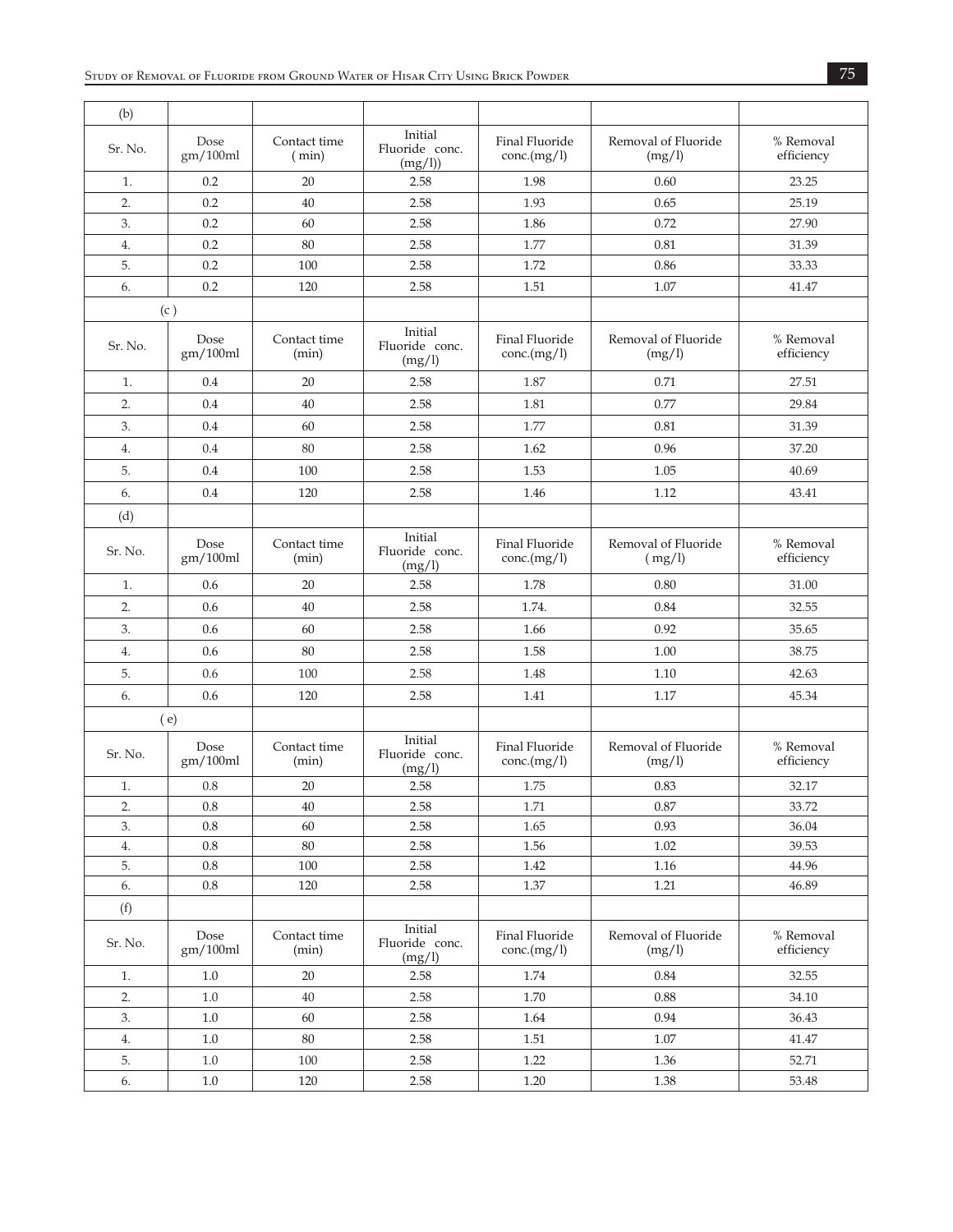

**Graph 1:- Effect of Contact Time on % removal of Fluoride ion by Brick Powder**

- 76 Sunil Kumar, Sanjay K. Sharma
	- **b. Effect of adsorbent dose:** The results for adsorptive removal of fluoride ion with respect to adsorbent dose are shown in Table No. 3 and Graph No. 2. Studies on effect of adsorbent doses are conducted by varying adsorbent doses between 0.1 g to 1 g/100 ml. Contact time is kept 120 minutes. With Increase the adsorbent dose the removal efficiency also increased due to increase in surface area, as more active sites are available for the adsorption of fluoride. Studies shows maximum 53.48% removal of fluoride ion occurs at 1.0 gm/100 ml. concentration and 120 minutes contact time for the location.

| Dose of Adsorbent (Brick Powder) |                                |                    |                                             |                                                 |                                         |                         |
|----------------------------------|--------------------------------|--------------------|---------------------------------------------|-------------------------------------------------|-----------------------------------------|-------------------------|
| Sr.<br>No.                       | Wt of adsorbent in<br>mg/100ml | Amount of<br>water | Initial concentration<br>of Fluoride (mg/l) | Final conc. of<br>Fluoride after 120<br>minutes | <b>Removal of</b><br>Fluoride<br>(mg/l) | % Removal<br>efficiency |
|                                  | 0.1                            | 100ml              | 2.58                                        | 1.79                                            | 0.79                                    | 30.62                   |
| $\overline{2}$                   | 0.2                            | 100ml              | 2.58                                        | 1.51                                            | 1.07                                    | 41.47                   |
| 3                                | 0.4                            | 100ml              | 2.58                                        | 1.46                                            | 1.12                                    | 43.41                   |
| 4                                | 0.6                            | 100ml              | 2.58                                        | 1.41                                            | 1.17                                    | 45.34                   |
| 5                                | 0.8                            | 100ml              | 2.58                                        | 1.37                                            | 1.21                                    | 46.89                   |
| 6                                | 1.0                            | 100m1              | 2.58                                        | 1.20                                            | 1.38                                    | 53.48                   |

**Table No.3:- Effect of Adsorbent Dose on % removal of Fluoride ion by Brick Powder.** 



**Graph 2:- Effect of dose of Adsorbent on % removal of fluoride ion by Brick Powder**

**c**. **Effect of temperature:-**Effect of temperature was studied at various temperature range and adsorbent concentration 0.2mg/100 ml. and 6 pH of the solutions. Results shown in Table No.4 and Graph No.3 reveal that with increase of temperature there is increase in % removal in fluoride concentration from the ground water sample. The maximum %removal of fluoride was observed at 50°C.